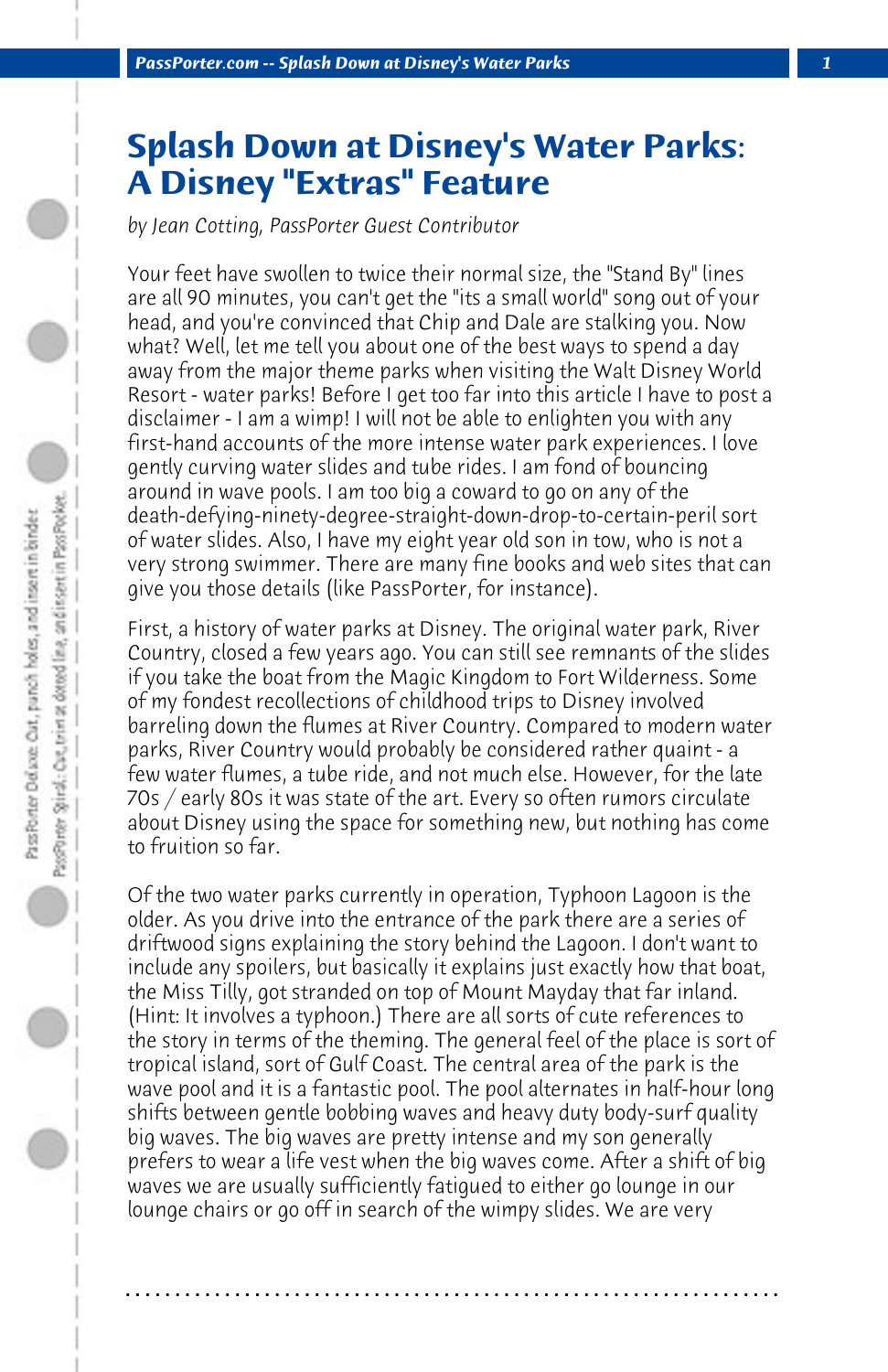partial to Keelhaul Falls and May Day Falls, which are twisty-turning tube flumes. There is also a very entertaining family tube ride, Gang Plank Falls. For those of you looking for more exciting thrills there are plenty - the Crush-n-Gusher (a roller-coaster style slide), Humunga Kowabunga, and the Storm Slides. I've never been on them but have heard the shrieks of terror. (Just kidding ... kind of.)

Blizzard Beach is the newer of the two parks, and I have a confession. I visited it for the first time only a week ago. I had heard that it was the more dare-devil of the two parks and had decided to defer visiting until my son was a bit older. I have to admit that I was pleasantly surprised. There are plenty of the drop-to-your-death variety of slide but there are many diversions for the less adventurous souls. As the name would imply, there is a blizzard theme. Again there is a story behind the theming -- a freak blizzard in Florida, resulting in a ski resort. The landscaping is sort of Swiss Alps; I kept expecting to see a lonely yodeling goatherd. It's worth going just for the background music alone: Beach Boys and other surfin' music alternating with polka music and Christmas carols. We went this year on the last day of the season before it closed for rehab. It had been chilly and rained in the morning, so we practically had the entire place to ourselves. My absolute favorite thing about this park is the chair lift which takes you to the slides. You can pack in a lot more runs down the mountain when don't have to climb to the top each time. The chair lift gives you a lovely view of the last split second before those poor masochistic fools descend down Summit Plummet. We rode the family tube ride several times, Team Boat Springs, which we enjoyed immensely. This is a very long slide and I think you pick up a lot more speed and spinning than one generally does on a group ride. This is still not a slide I would call scary. The Toboggan Racers are also delightful. They are very, very fast, and at a few points I was convinced I was airborne. It's a double hump racing slide, no twists or turns, sufficient run-off at the end so that you've stopped before hitting the end, and it's only a few inches of water so it's good choice for timid swimmers. There is also a lovely wave pool. It does not have the rotation of really big waves like Typhoon Lagoon, just continuous, gentle, bobbing waves.

I have been to Typhoon Lagoon a number of times and Blizzard Beach only once, but based on my experience so far I would say I have a slight preference for Blizzard Beach. Here is some general advice for both water parks: Get there early if you want a chair. They go early. There are plenty of counter service dining opportunities, beverage stations, and of course, souvenir shops. I strongly recommend renting a locker. The parks are huge and you won't want to leave your belongings unattended. The refillable mug program is a fairly good deal. Up until last year one had to wait in line at counter service restaurants to get

**. . . . . . . . . . . . . . . . . . . . . . . . . . . . . . . . . . . . . . . . . . . . . . . . . . . . . . . . . . . . . . . . . .**